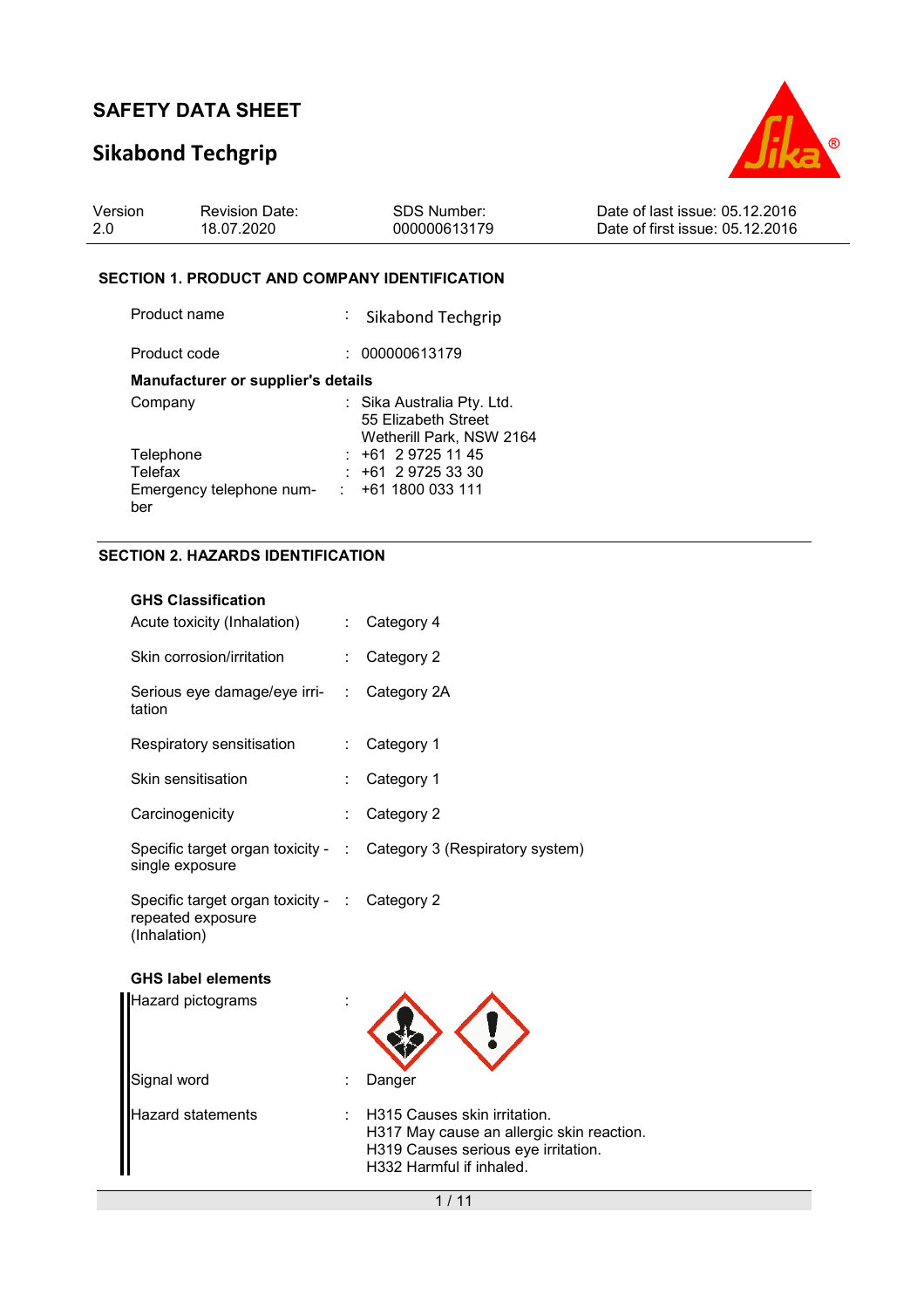# **Sikabond Techgrip**



| Version<br>2.0 | <b>Revision Date:</b><br>18.07.2020 | SDS Number:<br>000000613179                                                                                                                                                                                           | Date of last issue: 05.12.2016<br>Date of first issue: 05.12.2016                                                                                                                                                                                                                                                                                                                                                                                                                                                                                                                                                                                 |
|----------------|-------------------------------------|-----------------------------------------------------------------------------------------------------------------------------------------------------------------------------------------------------------------------|---------------------------------------------------------------------------------------------------------------------------------------------------------------------------------------------------------------------------------------------------------------------------------------------------------------------------------------------------------------------------------------------------------------------------------------------------------------------------------------------------------------------------------------------------------------------------------------------------------------------------------------------------|
|                |                                     | difficulties if inhaled.<br>H335 May cause respiratory irritation.<br>H351 Suspected of causing cancer.<br>peated exposure if inhaled.                                                                                | H334 May cause allergy or asthma symptoms or breathing<br>H373 May cause damage to organs through prolonged or re-                                                                                                                                                                                                                                                                                                                                                                                                                                                                                                                                |
|                | Precautionary statements            | <b>Prevention:</b><br>P201 Obtain special instructions before use.<br>and understood.<br>P264 Wash skin thoroughly after handling.<br>P271 Use only outdoors or in a well-ventilated area.<br>the workplace.<br>tion. | P202 Do not handle until all safety precautions have been read<br>P260 Do not breathe dust/ fume/ gas/ mist/ vapours/ spray.<br>P272 Contaminated work clothing should not be allowed out of<br>P280 Wear protective gloves/ eye protection/ face protection.<br>P281 Use personal protective equipment as required.<br>P285 In case of inadequate ventilation wear respiratory protec-                                                                                                                                                                                                                                                           |
|                |                                     | <b>Response:</b><br>easy to do. Continue rinsing.<br>attention.<br>vice/ attention.<br>tention.                                                                                                                       | P302 + P352 IF ON SKIN: Wash with plenty of soap and water.<br>P304 + P340 + P312 IF INHALED: Remove victim to fresh air<br>and keep at rest in a position comfortable for breathing. Call a<br>POISON CENTER or doctor/ physician if you feel unwell.<br>P305 + P351 + P338 IF IN EYES: Rinse cautiously with water<br>for several minutes. Remove contact lenses, if present and<br>P308 + P313 IF exposed or concerned: Get medical advice/<br>P333 + P313 If skin irritation or rash occurs: Get medical ad-<br>P337 + P313 If eye irritation persists: Get medical advice/ at-<br>P362 Take off contaminated clothing and wash before reuse. |
|                |                                     | Storage:<br>tightly closed.<br>P405 Store locked up.                                                                                                                                                                  | P403 + P233 Store in a well-ventilated place. Keep container                                                                                                                                                                                                                                                                                                                                                                                                                                                                                                                                                                                      |
|                |                                     | Disposal:<br>disposal plant.                                                                                                                                                                                          | P501 Dispose of contents/ container to an approved waste                                                                                                                                                                                                                                                                                                                                                                                                                                                                                                                                                                                          |
|                |                                     |                                                                                                                                                                                                                       |                                                                                                                                                                                                                                                                                                                                                                                                                                                                                                                                                                                                                                                   |

**Other hazards which do not result in classification**

None known.

### **SECTION 3. COMPOSITION/INFORMATION ON INGREDIENTS**

Substance / Mixture : Mixture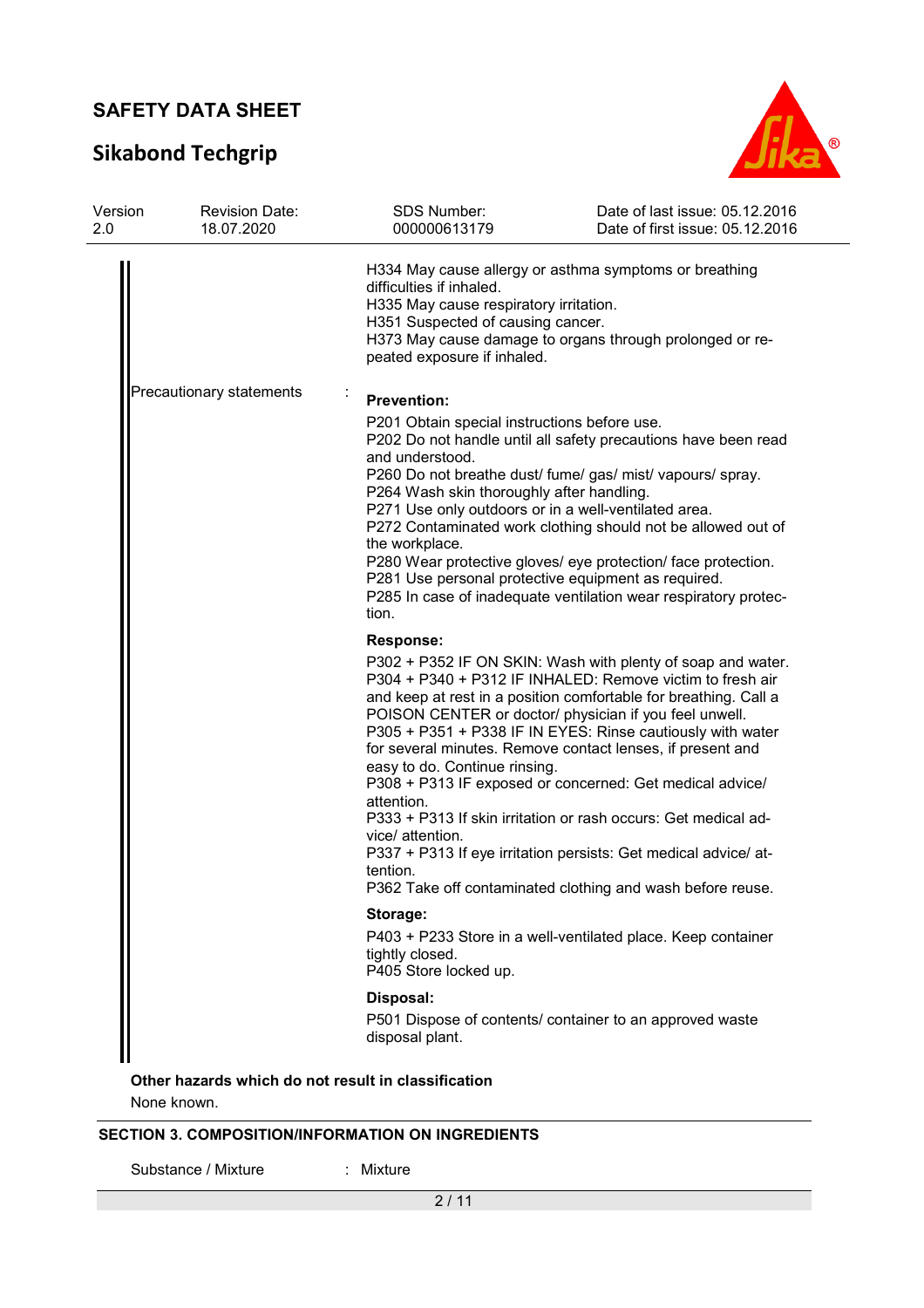# **Sikabond Techgrip**



| Version | <b>Revision Date:</b> | SDS Number:  | Date of last issue: 05.12.2016  |
|---------|-----------------------|--------------|---------------------------------|
| -2.0    | 18.07.2020            | 000000613179 | Date of first issue: 05.12.2016 |

**Components** 

| Chemical name                                               | CAS-No.   | Concentration (% w/w) |
|-------------------------------------------------------------|-----------|-----------------------|
| Diphenylmethanediisocyanate, isomeres and                   | 9016-87-9 | $>= 10 - 20$          |
| <b>homologues</b>                                           |           |                       |
| 4,4`-Methylenediphenyl diisocyanate, oligomers   25686-28-6 |           | $>= 10 - 20$          |

#### **SECTION 4. FIRST AID MEASURES**

| General advice                                                    |                       | Move out of dangerous area.<br>Consult a physician.<br>Show this safety data sheet to the doctor in attendance.                                                                                                                                                                                                                                                                                                                                                                                                                                                                                                                       |
|-------------------------------------------------------------------|-----------------------|---------------------------------------------------------------------------------------------------------------------------------------------------------------------------------------------------------------------------------------------------------------------------------------------------------------------------------------------------------------------------------------------------------------------------------------------------------------------------------------------------------------------------------------------------------------------------------------------------------------------------------------|
| If inhaled                                                        |                       | Move to fresh air.<br>Consult a physician after significant exposure.                                                                                                                                                                                                                                                                                                                                                                                                                                                                                                                                                                 |
| In case of skin contact                                           | ÷                     | Take off contaminated clothing and shoes immediately.<br>Wash off with soap and plenty of water.<br>If symptoms persist, call a physician.                                                                                                                                                                                                                                                                                                                                                                                                                                                                                            |
| In case of eye contact                                            | $\mathbb{Z}^{\times}$ | Immediately flush eye(s) with plenty of water.<br>Remove contact lenses.<br>Keep eye wide open while rinsing.<br>If eye irritation persists, consult a specialist.                                                                                                                                                                                                                                                                                                                                                                                                                                                                    |
| If swallowed                                                      |                       | Clean mouth with water and drink afterwards plenty of water.<br>Do not give milk or alcoholic beverages.<br>Never give anything by mouth to an unconscious person.<br>Obtain medical attention.                                                                                                                                                                                                                                                                                                                                                                                                                                       |
| Most important symptoms<br>and effects, both acute and<br>delayed | ÷.                    | irritant effects<br>sensitising effects<br>Asthmatic appearance<br>Cough<br>Respiratory disorder<br>Allergic reactions<br>Excessive lachrymation<br>Headache<br>Dermatitis<br>See Section 11 for more detailed information on health effects<br>and symptoms.<br>Causes skin irritation.<br>May cause an allergic skin reaction.<br>Causes serious eye irritation.<br>Harmful if inhaled.<br>May cause allergy or asthma symptoms or breathing difficul-<br>ties if inhaled.<br>May cause respiratory irritation.<br>Suspected of causing cancer.<br>May cause damage to organs through prolonged or repeated<br>exposure if inhaled. |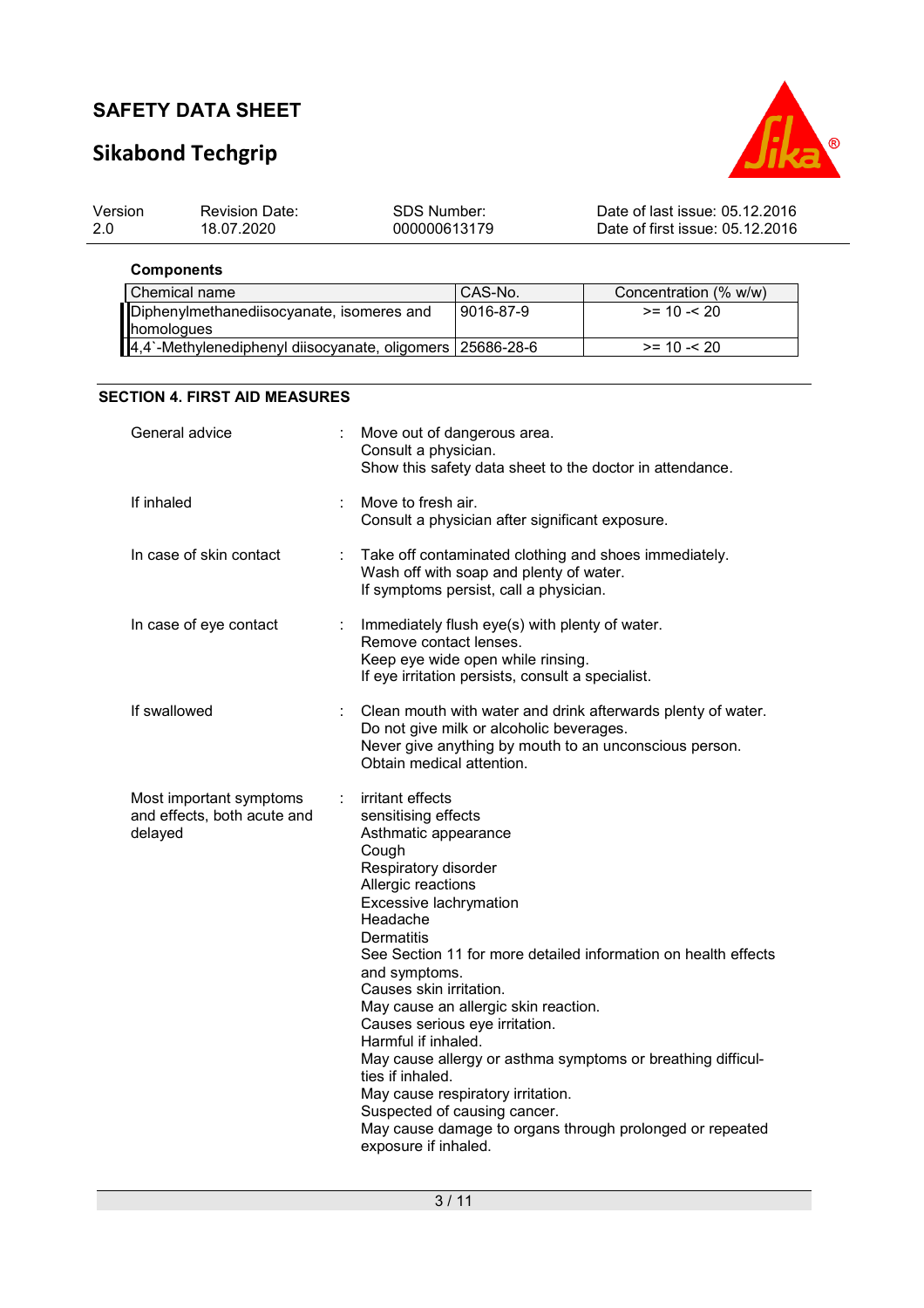# **Sikabond Techgrip**



| Version<br>2.0 | <b>Revision Date:</b><br>18.07.2020                                             |                                                                                               | <b>SDS Number:</b><br>000000613179          | Date of last issue: 05.12.2016<br>Date of first issue: 05.12.2016 |
|----------------|---------------------------------------------------------------------------------|-----------------------------------------------------------------------------------------------|---------------------------------------------|-------------------------------------------------------------------|
|                | Notes to physician                                                              |                                                                                               | : Treat symptomatically.                    |                                                                   |
|                | <b>SECTION 5. FIREFIGHTING MEASURES</b>                                         |                                                                                               |                                             |                                                                   |
|                | Suitable extinguishing media :                                                  |                                                                                               | cumstances and the surrounding environment. | Use extinguishing measures that are appropriate to local cir-     |
|                | Hazardous combustion prod- : No hazardous combustion products are known<br>ucts |                                                                                               |                                             |                                                                   |
|                | Specific extinguishing meth- : Standard procedure for chemical fires.<br>ods    |                                                                                               |                                             |                                                                   |
|                | for firefighters                                                                | Special protective equipment : In the event of fire, wear self-contained breathing apparatus. |                                             |                                                                   |

### **SECTION 6. ACCIDENTAL RELEASE MEASURES**

| Personal precautions, protec- :<br>tive equipment and emer-<br>gency procedures | Use personal protective equipment.<br>Deny access to unprotected persons.                                                                                      |
|---------------------------------------------------------------------------------|----------------------------------------------------------------------------------------------------------------------------------------------------------------|
| Environmental precautions                                                       | : Do not flush into surface water or sanitary sewer system.<br>If the product contaminates rivers and lakes or drains inform<br>respective authorities.        |
| Methods and materials for<br>containment and cleaning up                        | Soak up with inert absorbent material (e.g. sand, silica gel,<br>acid binder, universal binder, sawdust).<br>Keep in suitable, closed containers for disposal. |

#### **SECTION 7. HANDLING AND STORAGE**

| fire and explosion      | Advice on protection against : Normal measures for preventive fire protection.                                                                                                                                                                                                                                                                                                                                                                                                                                                                                                                                                                 |
|-------------------------|------------------------------------------------------------------------------------------------------------------------------------------------------------------------------------------------------------------------------------------------------------------------------------------------------------------------------------------------------------------------------------------------------------------------------------------------------------------------------------------------------------------------------------------------------------------------------------------------------------------------------------------------|
| Advice on safe handling | : Avoid formation of aerosol.<br>Avoid exceeding the given occupational exposure limits (see<br>section 8).<br>Do not get in eyes, on skin, or on clothing.<br>For personal protection see section 8.<br>Persons with a history of skin sensitisation problems or asth-<br>ma, allergies, chronic or recurrent respiratory disease should<br>not be employed in any process in which this mixture is being<br>used.<br>Smoking, eating and drinking should be prohibited in the ap-<br>plication area.<br>Provide sufficient air exchange and/or exhaust in work rooms.<br>Follow standard hygiene measures when handling chemical<br>products |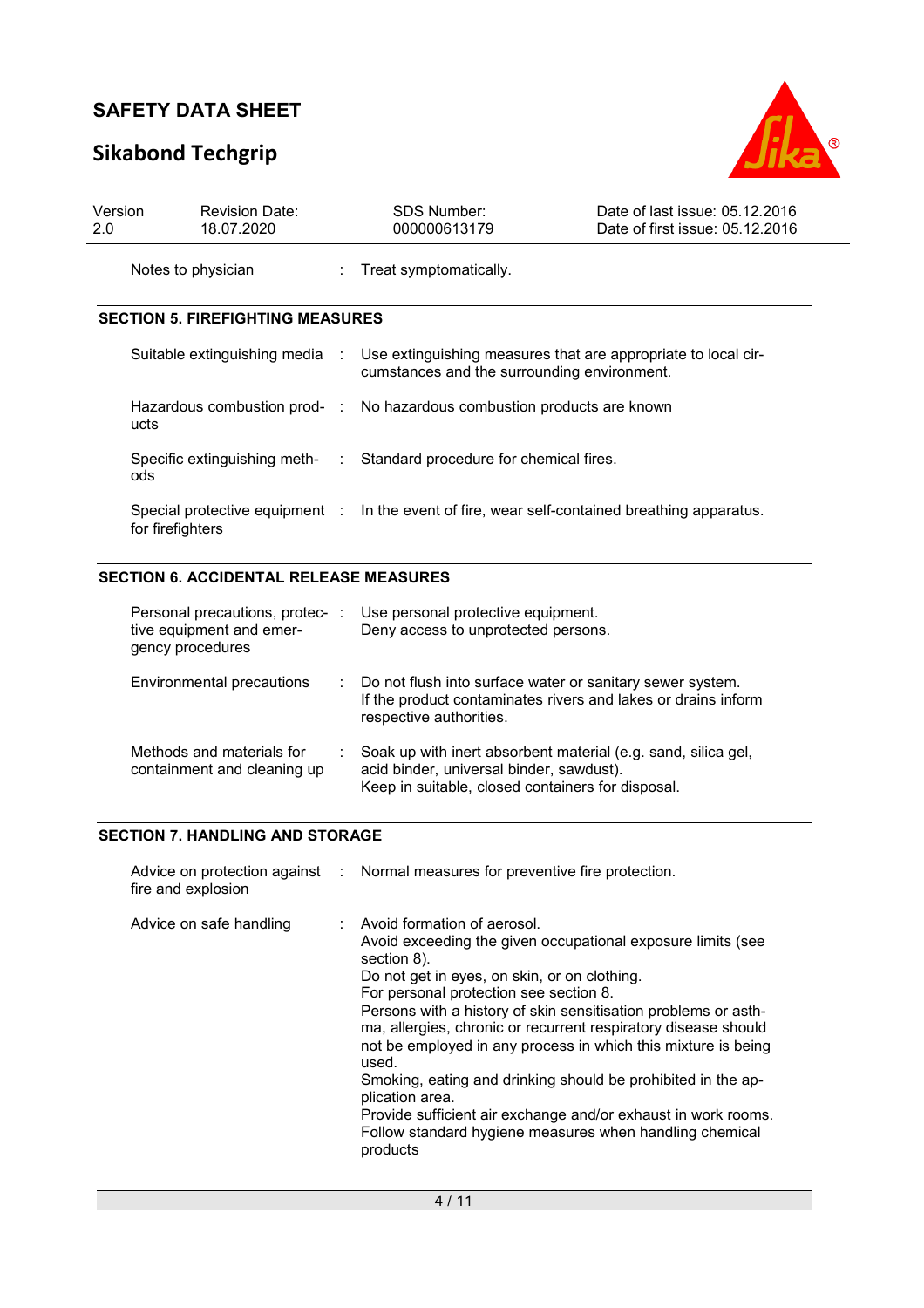# **Sikabond Techgrip**



| Version<br>2.0 | <b>Revision Date:</b><br>18.07.2020 | <b>SDS Number:</b><br>000000613179                                                                                                                                                | Date of last issue: 05.12.2016<br>Date of first issue: 05.12.2016 |
|----------------|-------------------------------------|-----------------------------------------------------------------------------------------------------------------------------------------------------------------------------------|-------------------------------------------------------------------|
|                | Hygiene measures                    | practice.<br>When using do not eat or drink.<br>When using do not smoke.<br>Wash hands before breaks and at the end of workday.                                                   | Handle in accordance with good industrial hygiene and safety      |
|                | Conditions for safe storage         | Store in original container.<br>Keep in a well-ventilated place.<br>kept upright to prevent leakage.<br>Observe label precautions.<br>Store in accordance with local regulations. | Containers which are opened must be carefully resealed and        |

#### **SECTION 8. EXPOSURE CONTROLS/PERSONAL PROTECTION**

| <b>Components with workplace control parameters</b> |  |  |
|-----------------------------------------------------|--|--|
|-----------------------------------------------------|--|--|

| Components                                          | CAS-No.                                                                                                                                                                                                                                                                                                                  | Value type                      | Control parame-                                                | <b>Basis</b> |  |
|-----------------------------------------------------|--------------------------------------------------------------------------------------------------------------------------------------------------------------------------------------------------------------------------------------------------------------------------------------------------------------------------|---------------------------------|----------------------------------------------------------------|--------------|--|
|                                                     |                                                                                                                                                                                                                                                                                                                          | (Form of<br>exposure)           | ters / Permissible<br>concentration                            |              |  |
| Diphenylmethanediisocyanate,                        | 9016-87-9                                                                                                                                                                                                                                                                                                                | <b>TWA</b>                      | $0.02$ mg/m $3$                                                | AU OEL       |  |
| isomeres and homologues                             |                                                                                                                                                                                                                                                                                                                          |                                 | (NCO)                                                          |              |  |
|                                                     |                                                                                                                                                                                                                                                                                                                          | Further information: Sensitiser |                                                                |              |  |
|                                                     |                                                                                                                                                                                                                                                                                                                          | <b>STEL</b>                     | $0.07$ mg/m $3$<br>(NCO)                                       | AU OEL       |  |
| 4,4`-Methylenediphenyl diiso-<br>cyanate, oligomers | 25686-28-6                                                                                                                                                                                                                                                                                                               | <b>TWA</b>                      | $0.02$ mg/m $3$<br>(NCO)                                       | AU OEL       |  |
|                                                     | cinogen, Sensitiser                                                                                                                                                                                                                                                                                                      |                                 | Further information: Category 2 (Carc. 2) Suspected human car- |              |  |
|                                                     |                                                                                                                                                                                                                                                                                                                          | <b>STEL</b>                     | $0.07$ mg/m $3$<br>(NCO)                                       | AU OEL       |  |
| Appropriate engineering<br>controls                 | vent exposure to vapours.                                                                                                                                                                                                                                                                                                |                                 | Use adequate ventilation and/or engineering controls to pre-   |              |  |
| Personal protective equipment                       |                                                                                                                                                                                                                                                                                                                          |                                 |                                                                |              |  |
| Respiratory protection                              | In case of inadequate ventilation wear respiratory protection.<br>Respirator selection must be based on known or anticipated<br>exposure levels, the hazards of the product and the safe<br>working limits of the selected respirator.                                                                                   |                                 |                                                                |              |  |
| Hand protection                                     | Chemical-resistant, impervious gloves complying with an<br>approved standard should be worn at all times when handling<br>chemical products if a risk assessment indicates this is nec-<br>essary.<br>Follow AS/NZS 1337.1<br>Recommended: Butyl rubber/nitrile rubber gloves.<br>Contaminated gloves should be removed. |                                 |                                                                |              |  |
| Eye protection                                      | Safety glasses                                                                                                                                                                                                                                                                                                           |                                 |                                                                |              |  |
| Skin and body protection                            | Protective clothing (e.g. safety shoes, long-sleeved working                                                                                                                                                                                                                                                             |                                 |                                                                |              |  |
| 5/11                                                |                                                                                                                                                                                                                                                                                                                          |                                 |                                                                |              |  |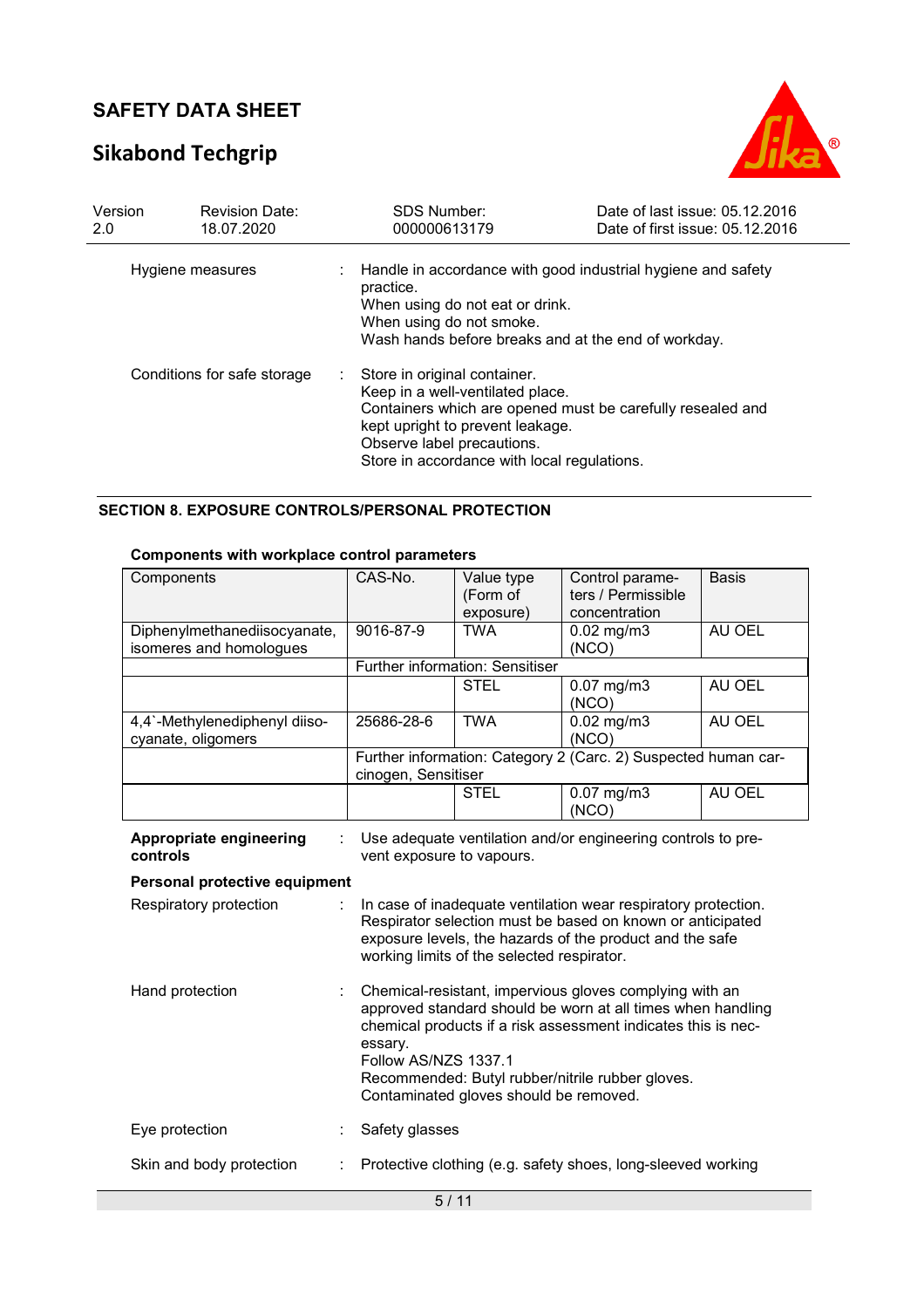# **Sikabond Techgrip**



| Version<br>2.0 | <b>Revision Date:</b><br>18.07.2020                | <b>SDS Number:</b><br>000000613179                  | Date of last issue: 05.12.2016<br>Date of first issue: 05.12.2016 |
|----------------|----------------------------------------------------|-----------------------------------------------------|-------------------------------------------------------------------|
|                |                                                    | clothing, long trousers)<br><b>Follow AS 2210:3</b> |                                                                   |
|                | <b>SECTION 9. PHYSICAL AND CHEMICAL PROPERTIES</b> |                                                     |                                                                   |
|                | <u>A</u>                                           | المتابعين المستلفات                                 |                                                                   |

| $\ddot{\cdot}$                  | liquid                                               |
|---------------------------------|------------------------------------------------------|
| ÷                               | amber                                                |
|                                 | characteristic                                       |
| $\ddot{\cdot}$                  | No data available                                    |
| İ,                              | Not applicable                                       |
| ÷.                              | No data available                                    |
| ÷.                              | No data available                                    |
|                                 | $>$ 93.3 °C ( $>$ 199.9 °F)<br>(Method: closed cup)  |
| ÷                               | No data available                                    |
| ÷.                              | No data available                                    |
| Upper explosion limit / Upper   | No data available                                    |
| Lower explosion limit / Lower   | No data available                                    |
| $\ddot{\phantom{a}}$            | 0.0004 hPa                                           |
| ÷                               | No data available                                    |
| ÷                               | 1.13 g/cm3 (20 °C (68 °F))                           |
| ÷                               | No data available                                    |
| Solubility in other solvents    | : No data available                                  |
| ÷.                              | No data available                                    |
| ÷.                              | No data available                                    |
| Decomposition temperature<br>÷. | No data available                                    |
|                                 | No data available                                    |
|                                 | $\mathcal{L}_{\mathrm{max}}$<br>$\mathbb{R}^n$<br>t. |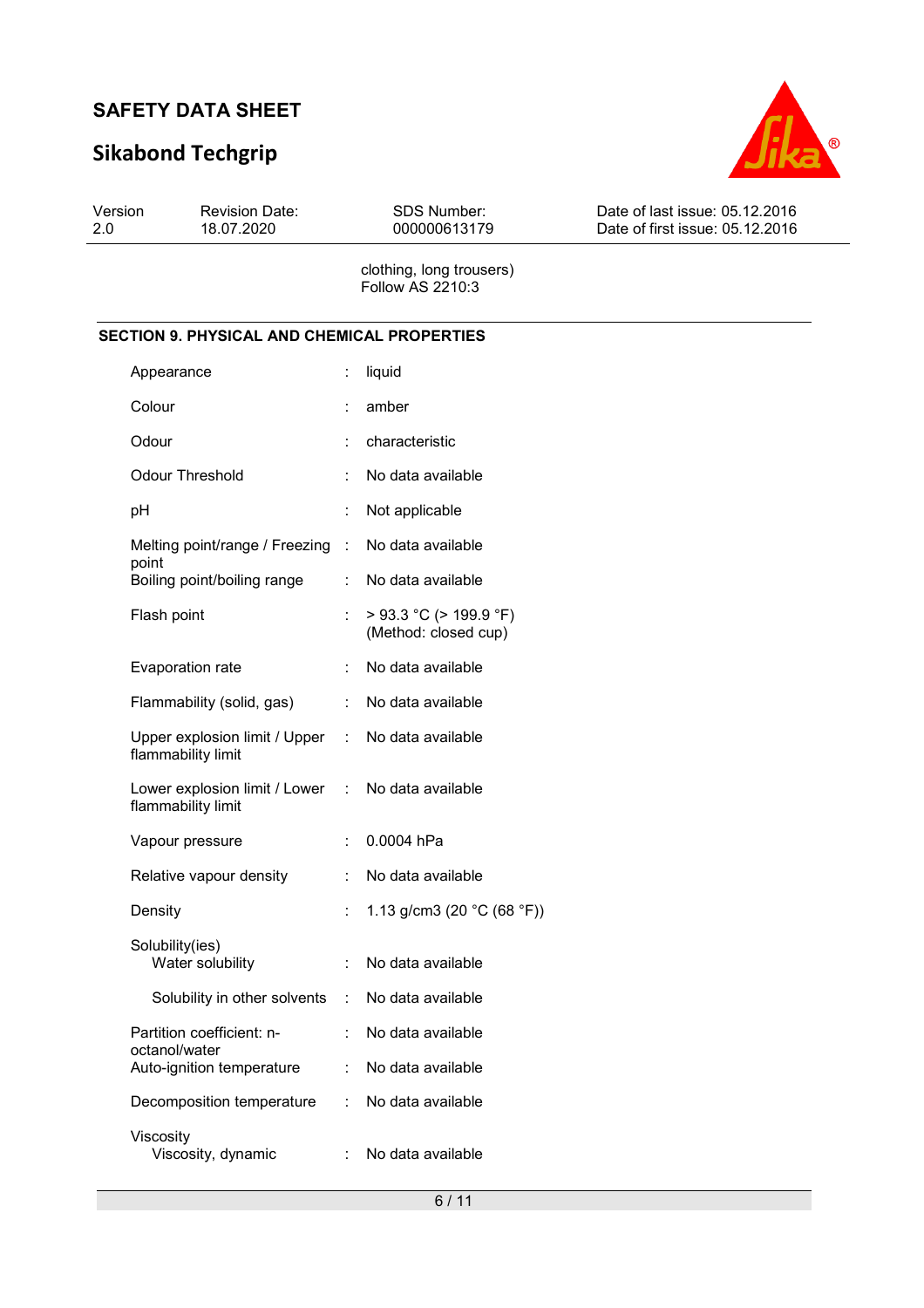# **Sikabond Techgrip**



| Version<br>2.0 | <b>Revision Date:</b><br>18.07.2020 | <b>SDS Number:</b><br>000000613179                                                                                                    | Date of last issue: 05.12.2016<br>Date of first issue: 05.12.2016 |
|----------------|-------------------------------------|---------------------------------------------------------------------------------------------------------------------------------------|-------------------------------------------------------------------|
|                | Viscosity, kinematic                | : > 7 mm2/s ( 40 °C (104 °F))                                                                                                         |                                                                   |
|                | <b>Explosive properties</b>         | No data available                                                                                                                     |                                                                   |
|                | Oxidizing properties                | . No data available                                                                                                                   |                                                                   |
|                | Volatile organic compounds          | : Directive 2010/75/EU of 24 November 2010 on industrial<br>emissions (integrated pollution prevention and control)<br>Not applicable |                                                                   |

#### **SECTION 10. STABILITY AND REACTIVITY**

| Reactivity             | ÷                        | No dangerous reaction known under conditions of normal use.            |
|------------------------|--------------------------|------------------------------------------------------------------------|
| Chemical stability     | $\mathcal{L}_{\rm{max}}$ | The product is chemically stable.                                      |
| tions                  |                          | Possibility of hazardous reac- : No hazards to be specially mentioned. |
| Conditions to avoid    |                          | No data available                                                      |
| Incompatible materials |                          | see section 7.                                                         |

#### **SECTION 11. TOXICOLOGICAL INFORMATION**

### **Acute toxicity**

Harmful if inhaled.

| <b>Components:</b>                                    |                                                                                                                                                                                                                         |
|-------------------------------------------------------|-------------------------------------------------------------------------------------------------------------------------------------------------------------------------------------------------------------------------|
| Diphenylmethanediisocyanate, isomeres and homologues: |                                                                                                                                                                                                                         |
| Acute oral toxicity                                   | : LD50 Oral (Rat): $> 10,000$ mg/kg                                                                                                                                                                                     |
| Acute inhalation toxicity                             | $\therefore$ Acute toxicity estimate: 1.5 mg/l<br>Exposure time: 4 h<br>Test atmosphere: dust/mist<br>Method: Expert judgement<br>Assessment: The component/mixture is moderately toxic after<br>short term inhalation. |
| Acute dermal toxicity                                 | : LD50 Dermal (Rabbit): $> 9,400$ mg/kg                                                                                                                                                                                 |
| 4,4'-Methylenediphenyl diisocyanate, oligomers:       |                                                                                                                                                                                                                         |
| Acute oral toxicity                                   | : LD50 Oral (Rat): $>$ 5,000 mg/kg                                                                                                                                                                                      |
| Acute inhalation toxicity                             | $\therefore$ Acute toxicity estimate: 1.5 mg/l<br>Test atmosphere: dust/mist<br>Method: Expert judgement                                                                                                                |
| Acute dermal toxicity                                 | LD50 Dermal (Rabbit): $> 9,400$ mg/kg                                                                                                                                                                                   |
|                                                       |                                                                                                                                                                                                                         |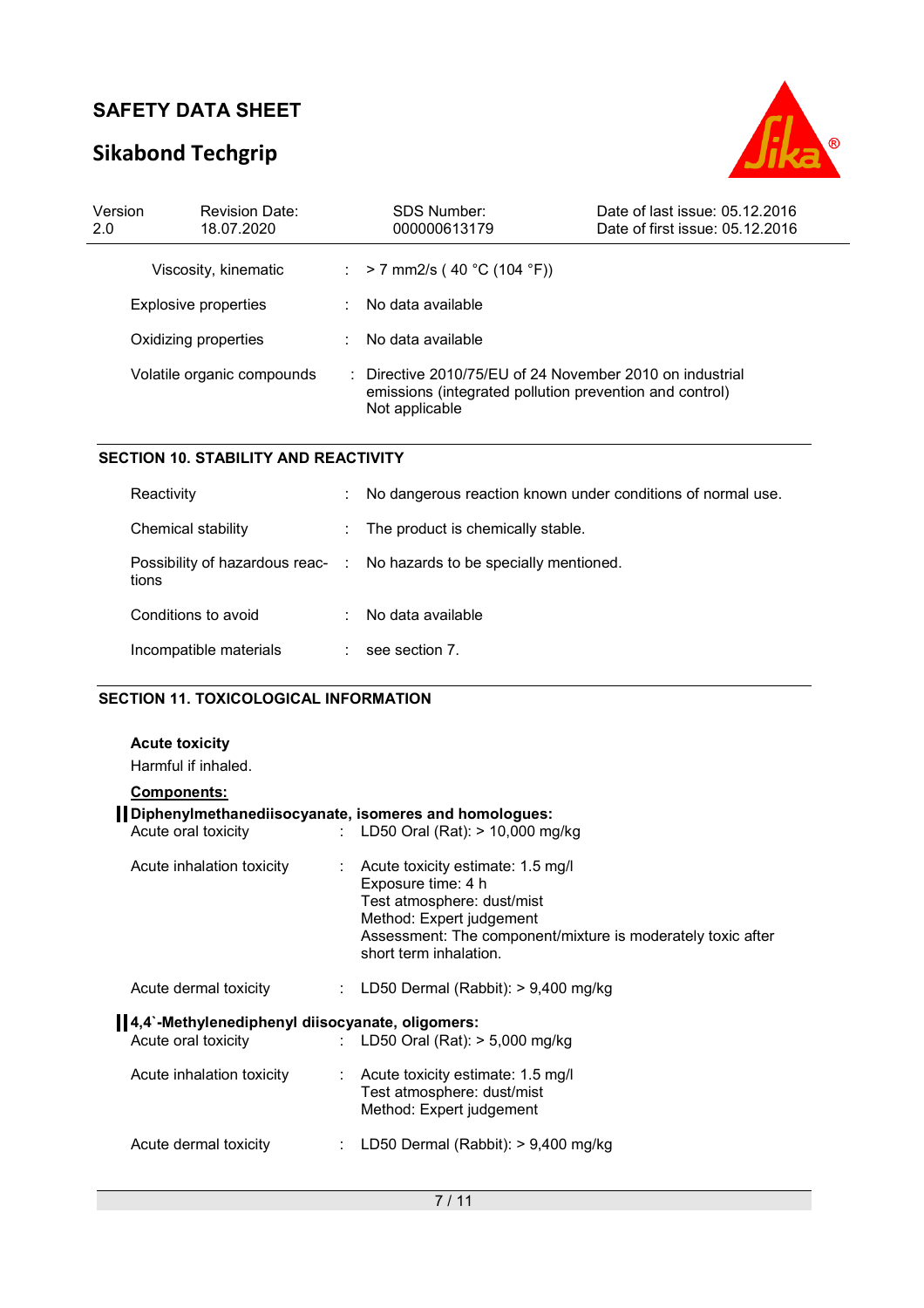# **Sikabond Techgrip**

Version

 $\overline{a}$ 



| Version<br>2.0 | <b>Revision Date:</b><br>18.07.2020                                            | <b>SDS Number:</b><br>000000613179                                                                                                   | Date of last issue: 05.12.2016<br>Date of first issue: 05.12.2016 |
|----------------|--------------------------------------------------------------------------------|--------------------------------------------------------------------------------------------------------------------------------------|-------------------------------------------------------------------|
|                | <b>Skin corrosion/irritation</b>                                               |                                                                                                                                      |                                                                   |
|                | Causes skin irritation.                                                        |                                                                                                                                      |                                                                   |
|                | Serious eye damage/eye irritation<br>Causes serious eye irritation.            |                                                                                                                                      |                                                                   |
|                | Respiratory or skin sensitisation                                              |                                                                                                                                      |                                                                   |
|                | <b>Skin sensitisation</b><br>May cause an allergic skin reaction.              |                                                                                                                                      |                                                                   |
|                | <b>Respiratory sensitisation</b>                                               | May cause allergy or asthma symptoms or breathing difficulties if inhaled.                                                           |                                                                   |
|                | <b>Chronic toxicity</b>                                                        |                                                                                                                                      |                                                                   |
|                | Germ cell mutagenicity<br>Not classified based on available information.       |                                                                                                                                      |                                                                   |
|                | Carcinogenicity<br>Suspected of causing cancer.                                |                                                                                                                                      |                                                                   |
|                | <b>Reproductive toxicity</b><br>Not classified based on available information. |                                                                                                                                      |                                                                   |
|                | <b>STOT - single exposure</b><br>May cause respiratory irritation.             |                                                                                                                                      |                                                                   |
|                | <b>STOT - repeated exposure</b>                                                |                                                                                                                                      |                                                                   |
|                |                                                                                | May cause damage to organs through prolonged or repeated exposure if inhaled.                                                        |                                                                   |
|                | <b>Aspiration toxicity</b>                                                     |                                                                                                                                      |                                                                   |
|                | Not classified based on available information.                                 |                                                                                                                                      |                                                                   |
|                | <b>SECTION 12. ECOLOGICAL INFORMATION</b>                                      |                                                                                                                                      |                                                                   |
|                | <b>Ecotoxicity</b>                                                             |                                                                                                                                      |                                                                   |
|                | Components:                                                                    |                                                                                                                                      |                                                                   |
|                | Toxicity to fish                                                               | Diphenylmethanediisocyanate, isomeres and homologues:<br>: LC50 (Brachydanio rerio (zebrafish)): > 1,000 mg/l<br>Exposure time: 96 h |                                                                   |
| plants         | Toxicity to algae/aquatic                                                      | mg/l<br>Exposure time: 72 h                                                                                                          | EC50 (Desmodesmus subspicatus (green algae)): > 1,640             |
|                | Persistence and degradability                                                  |                                                                                                                                      |                                                                   |

No data available

#### **Bioaccumulative potential**

No data available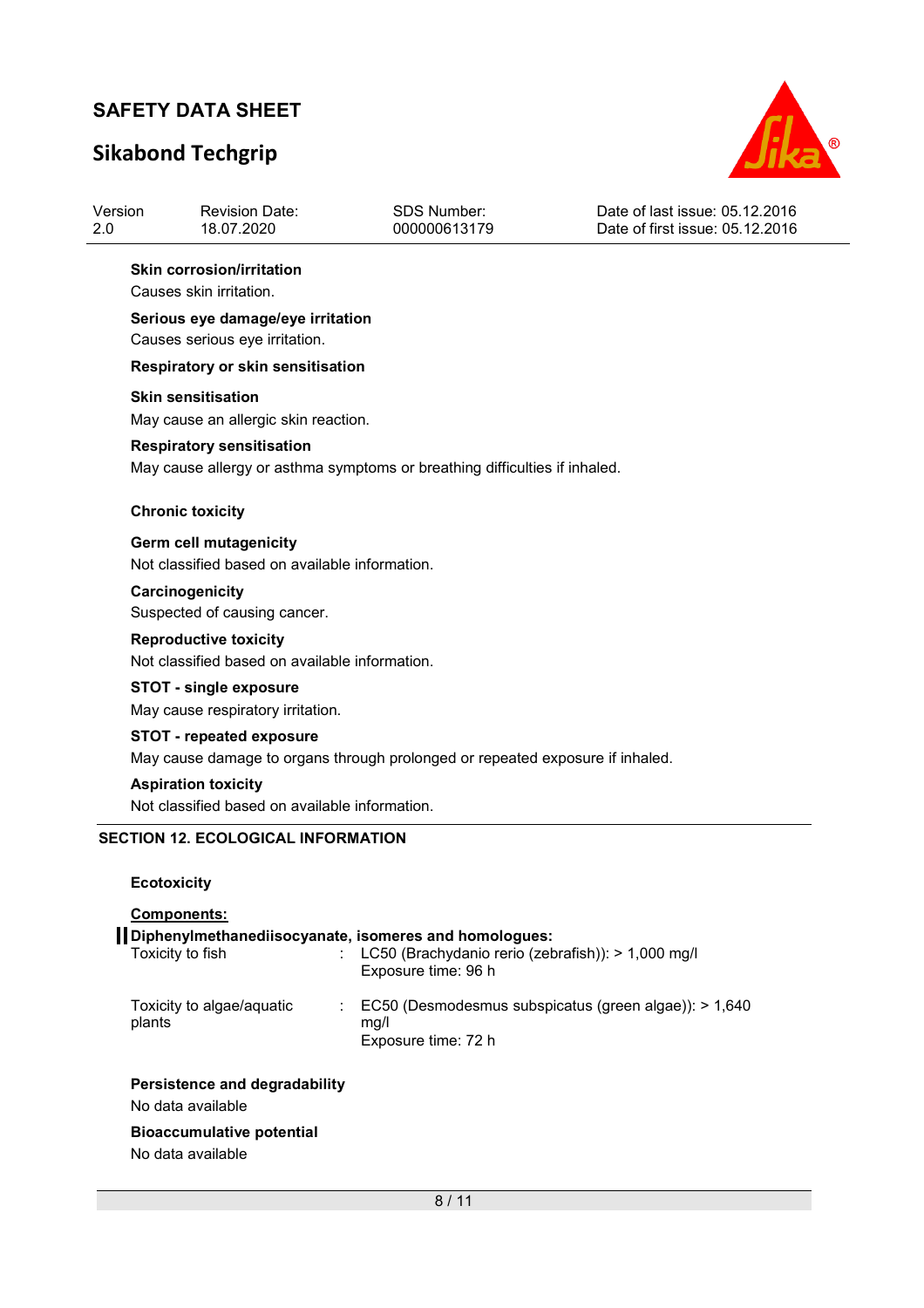## **Sikabond Techgrip**



| Version<br>2.0  | <b>Revision Date:</b><br>18.07.2020        | <b>SDS Number:</b><br>000000613179                               | Date of last issue: 05.12.2016<br>Date of first issue: 05.12.2016 |
|-----------------|--------------------------------------------|------------------------------------------------------------------|-------------------------------------------------------------------|
|                 | <b>Mobility in soil</b>                    |                                                                  |                                                                   |
|                 | No data available                          |                                                                  |                                                                   |
|                 | Other adverse effects                      |                                                                  |                                                                   |
| <b>Product:</b> |                                            |                                                                  |                                                                   |
| mation          | Additional ecological infor-               | : There is no data available for this product.                   |                                                                   |
|                 | <b>SECTION 13. DISPOSAL CONSIDERATIONS</b> |                                                                  |                                                                   |
|                 | <b>Disposal methods</b>                    |                                                                  |                                                                   |
|                 | Waste from residues                        | cal or used container.                                           | Do not contaminate ponds, waterways or ditches with chemi-        |
|                 |                                            | Send to a licensed waste management company.                     |                                                                   |
|                 | Contaminated packaging                     | Empty remaining contents.                                        |                                                                   |
|                 |                                            | Dispose of as unused product.<br>Do not re-use empty containers. |                                                                   |

If potential for exposure exists refer to Section 8 for specific personal protective equipment.

#### **SECTION 14. TRANSPORT INFORMATION**

#### **International Regulations**

#### **UNRTDG**

Not regulated as a dangerous good

**IATA-DGR** Not regulated as a dangerous good

#### **IMDG-Code**

Not regulated as a dangerous good

**Transport in bulk according to Annex II of MARPOL 73/78 and the IBC Code**  Not applicable for product as supplied.

## **National Regulations**

**ADG**

Not regulated as a dangerous good

### **SECTION 15. REGULATORY INFORMATION**

#### **Safety, health and environmental regulations/legislation specific for the substance or mixture**

Standard for the Uniform Scheduling of Medicines and Poisons : No poison schedule number allocated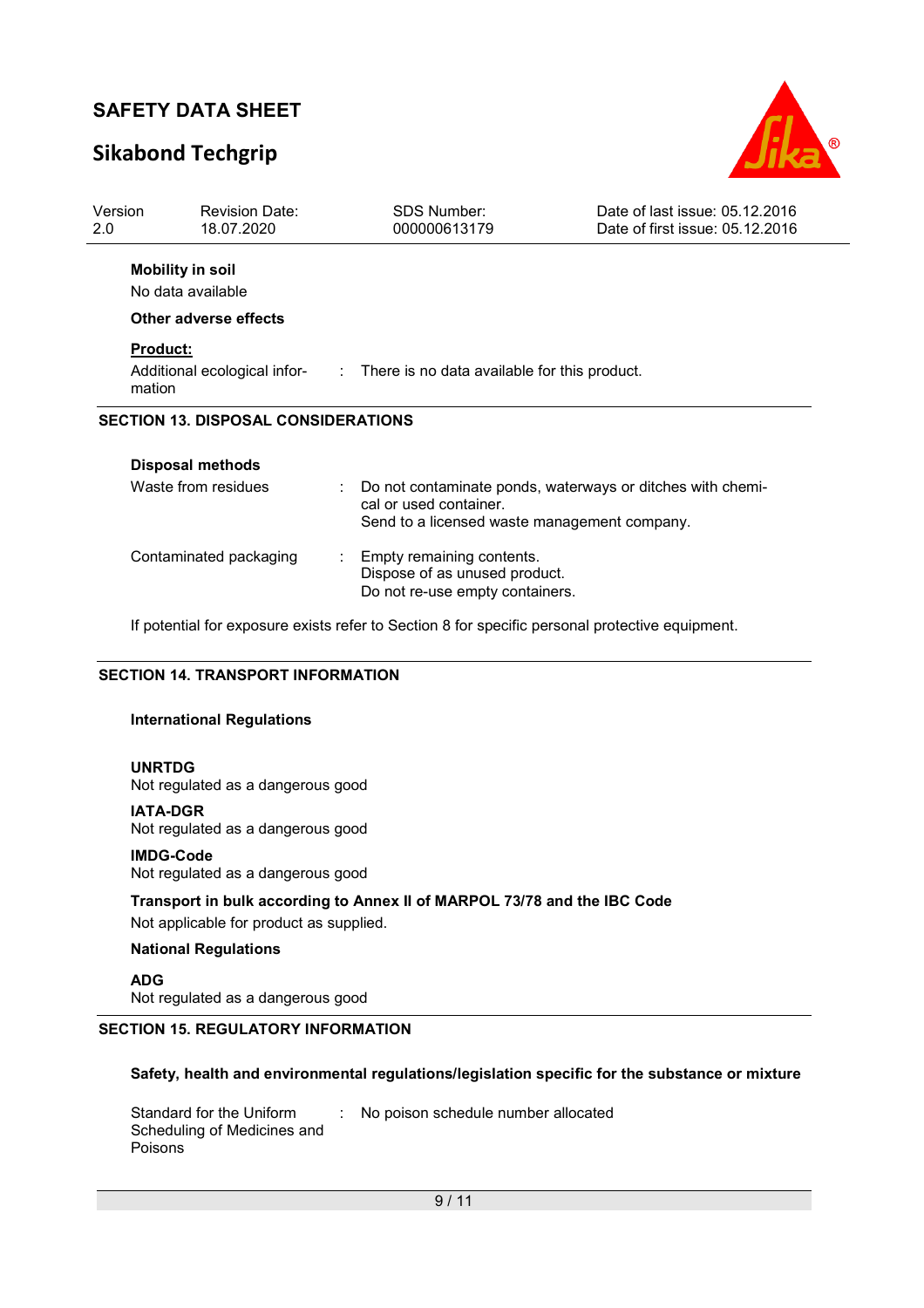# **Sikabond Techgrip**



| Version<br>2.0                            | <b>Revision Date:</b><br>18.07.2020                                                            | <b>SDS Number:</b><br>000000613179 | Date of last issue: 05.12.2016<br>Date of first issue: 05.12.2016                                                                                                                                             |
|-------------------------------------------|------------------------------------------------------------------------------------------------|------------------------------------|---------------------------------------------------------------------------------------------------------------------------------------------------------------------------------------------------------------|
|                                           | International Chemical Weapons Convention (CWC)<br>Schedules of Toxic Chemicals and Precursors |                                    | Not applicable                                                                                                                                                                                                |
| <b>Prohibition/Licensing Requirements</b> |                                                                                                |                                    | $\therefore$ There is no applicable prohibition,<br>authorisation and restricted use<br>requirements, including for carcino-<br>gens referred to in Schedule 10 of<br>the model WHS Act and Regula-<br>tions. |
|                                           | The components of this product are reported in the following inventories:                      |                                    |                                                                                                                                                                                                               |

| <b>AICS</b> | : On the inventory, or in compliance with the inventory |
|-------------|---------------------------------------------------------|
|-------------|---------------------------------------------------------|

### **SECTION 16. OTHER INFORMATION**

| <b>Revision Date</b><br>Date format                       |  | 18.07.2020<br>dd.mm.yyyy                                                                                                                                                                                                                                                               |  |  |  |
|-----------------------------------------------------------|--|----------------------------------------------------------------------------------------------------------------------------------------------------------------------------------------------------------------------------------------------------------------------------------------|--|--|--|
| <b>Full text of other abbreviations</b>                   |  |                                                                                                                                                                                                                                                                                        |  |  |  |
| AU OEL                                                    |  | Australia. Workplace Exposure Standards for Airborne Con-<br>taminants.                                                                                                                                                                                                                |  |  |  |
| AU OEL / TWA<br>AU OEL / STEL<br><b>ADG</b><br><b>ADR</b> |  | Exposure standard - time weighted average<br>Exposure standard - short term exposure limit<br>Australian Dangerous Goods Code.<br>European Agreement concerning the International Carriage of                                                                                          |  |  |  |
| CAS<br><b>DNEL</b><br><b>EC50</b>                         |  | Dangerous Goods by Road<br><b>Chemical Abstracts Service</b><br>Derived no-effect level<br>Half maximal effective concentration                                                                                                                                                        |  |  |  |
| <b>GHS</b>                                                |  | <b>Globally Harmonized System</b>                                                                                                                                                                                                                                                      |  |  |  |
| <b>IATA</b><br><b>IMDG</b>                                |  | International Air Transport Association<br>International Maritime Code for Dangerous Goods                                                                                                                                                                                             |  |  |  |
| LD50                                                      |  | Median lethal dosis (the amount of a material, given all at<br>once, which causes the death of 50% (one half) of a group of<br>test animals)                                                                                                                                           |  |  |  |
| <b>LC50</b>                                               |  | Median lethal concentration (concentrations of the chemical in<br>air that kills 50% of the test animals during the observation<br>period)                                                                                                                                             |  |  |  |
| <b>MARPOL</b>                                             |  | International Convention for the Prevention of Pollution from<br>Ships, 1973 as modified by the Protocol of 1978                                                                                                                                                                       |  |  |  |
| <b>OEL</b><br><b>PBT</b>                                  |  | Occupational Exposure Limit<br>Persistent, bioaccumulative and toxic                                                                                                                                                                                                                   |  |  |  |
| PNEC<br><b>REACH</b>                                      |  | Predicted no effect concentration<br>Regulation (EC) No 1907/2006 of the European Parliament<br>and of the Council of 18 December 2006 concerning the Reg-<br>istration, Evaluation, Authorisation and Restriction of Chemi-<br>cals (REACH), establishing a European Chemicals Agency |  |  |  |
| <b>SVHC</b><br>vPvB                                       |  | Substances of Very High Concern<br>Very persistent and very bioaccumulative                                                                                                                                                                                                            |  |  |  |